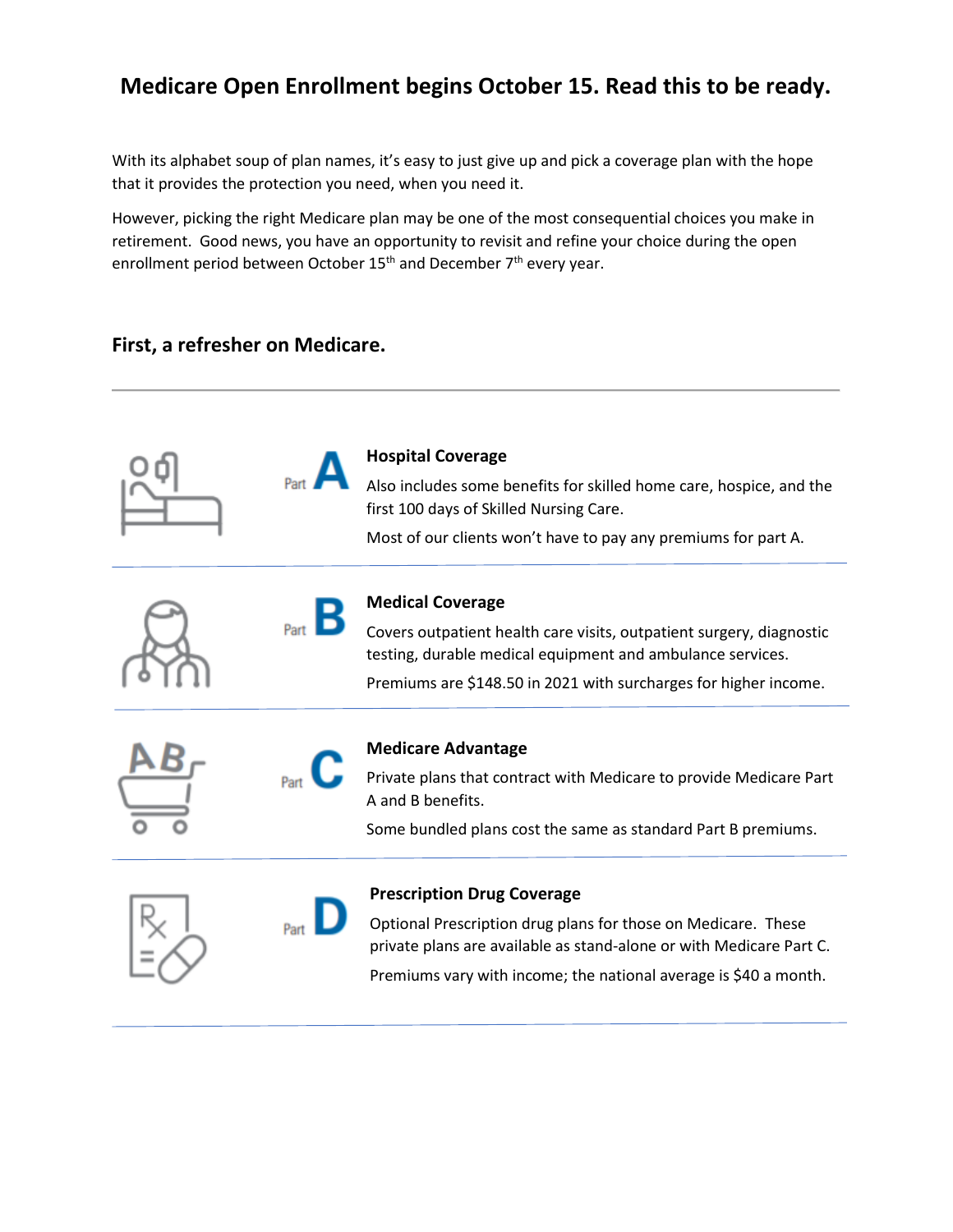

#### **Medigap**

Private policies to cover expenses not covered under Part A or Part B that follow standardized forms designated with letters A through N.

Any Medigap policy designated with a particular letter provides a specific set of benefits regardless of which company issues it.

# **Next, determine your priorities.**

Before you go shopping, think about what's important to you. Ask yourself which of these criteria are most important to you and consider your options.

| <b>Overall affordability</b>          | Keeping premiums low might expose you to dramatic spikes<br>in years where you need more healthcare. Bundling of<br>benefits could be cheaper than buying them separately.                       |
|---------------------------------------|--------------------------------------------------------------------------------------------------------------------------------------------------------------------------------------------------|
|                                       | <b>Consider:</b> Medicare Advantage plans (HMO or PPO)                                                                                                                                           |
| <b>Plan flexibility</b>               | Some coverage options use provider networks (e.g. like<br>HMOs or PPOs) that can limit treatment options or access to<br>specialists.                                                            |
|                                       | <b>Consider:</b> Original Medicare with supplemental plans                                                                                                                                       |
| <b>Worst-case scenario protection</b> | With some options there's no limit to the amount a client<br>can owe in a particular year. Others cap the owed amount.<br>The lower the maximum amount, the higher premiums are<br>likely to be. |
|                                       | <b>Consider: Medigap Plans</b>                                                                                                                                                                   |
| <b>Cost predictability</b>            | If unexpected medical bills would lead to real financial or<br>psychological hardship, the predictability of costs may be<br>more important than saving money.                                   |
|                                       | <b>Consider: Medigap Plans</b>                                                                                                                                                                   |

## **Shopping for the right policy**

Once you've identified your priorities and have an idea of the types of policies that fit your needs go to [Medicare.gov](https://www.medicare.gov/) for tools to choose the specific insurers and policies to use. Keep in mind that: